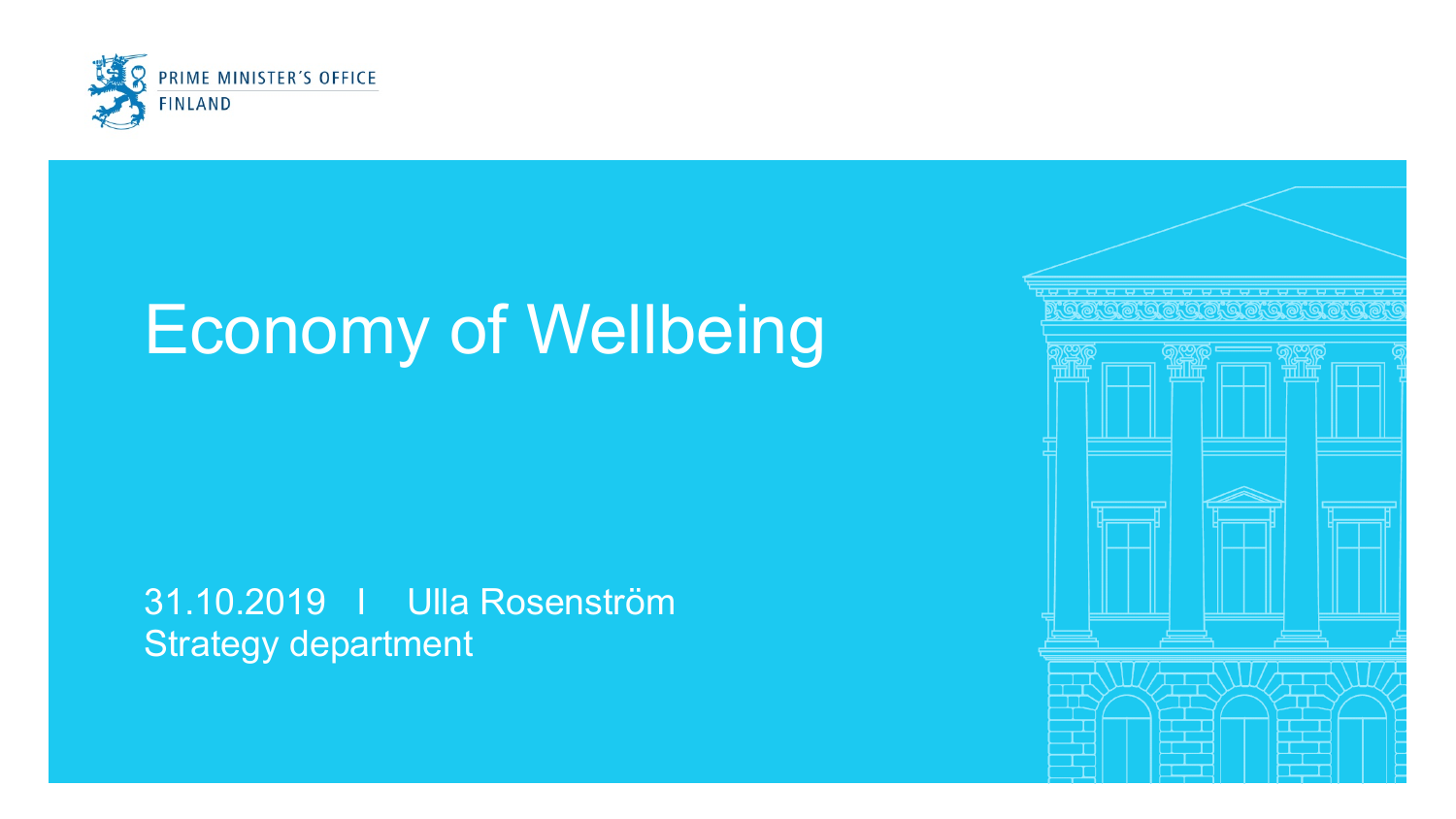# Economy of Wellbeing

- The Economy of Wellbeing is a policy orientation and governance approach which aims to put people and their wellbeing at the centre of policy and decision-making.
- Finland's Presidency of the Council of the European Union wants EU decision-makers to recognise that wellbeing of people is a prerequisite for economic growth and social and economic stability.
- We need to identify the importance of policies and schemes that promote people's wellbeing to achieve sustainable economic growth and stability.
- It is essential that decision-makers in the EU and the member states collaborate horizontally across policies.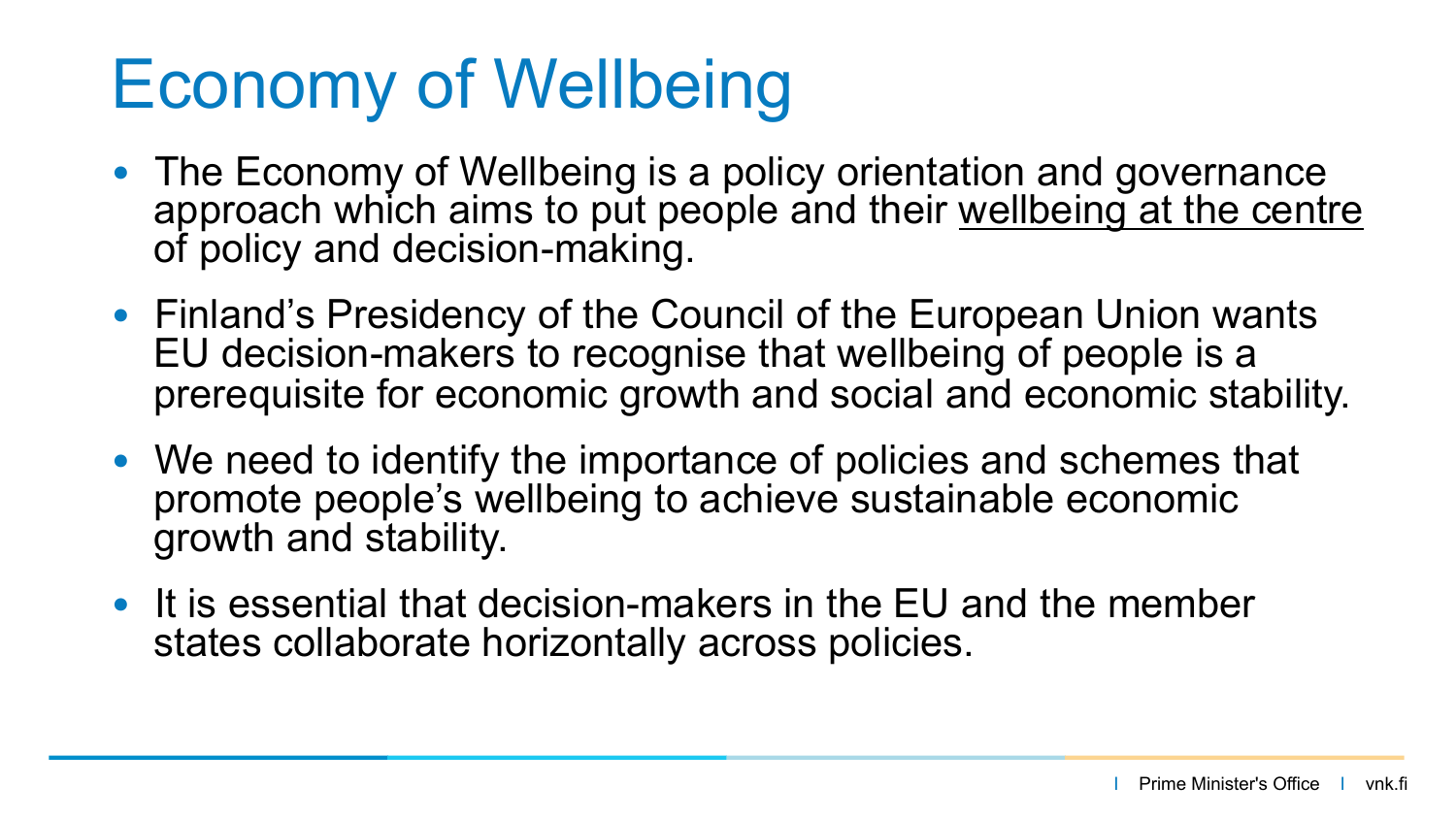The EPSCO Council Conclusions on the Economy of Wellbeing adapted on 24.10.2019

- "It is crucial for the Union to develop a new long-term, post-2020 strategy to ensure that the Union becomes the world's most competitive and socially inclusive, climate neutral economy, reflecting the Economy of Wellbeing. It is important for the Union to show global leadership by adopting an ambitious and well-balanced new horizontal strategy in line with the commitments made in the framework of the Pillar and the UN Agenda 2030."
- https://www.consilium.europa.eu/en/meetings/epsco/ 2019/10/24/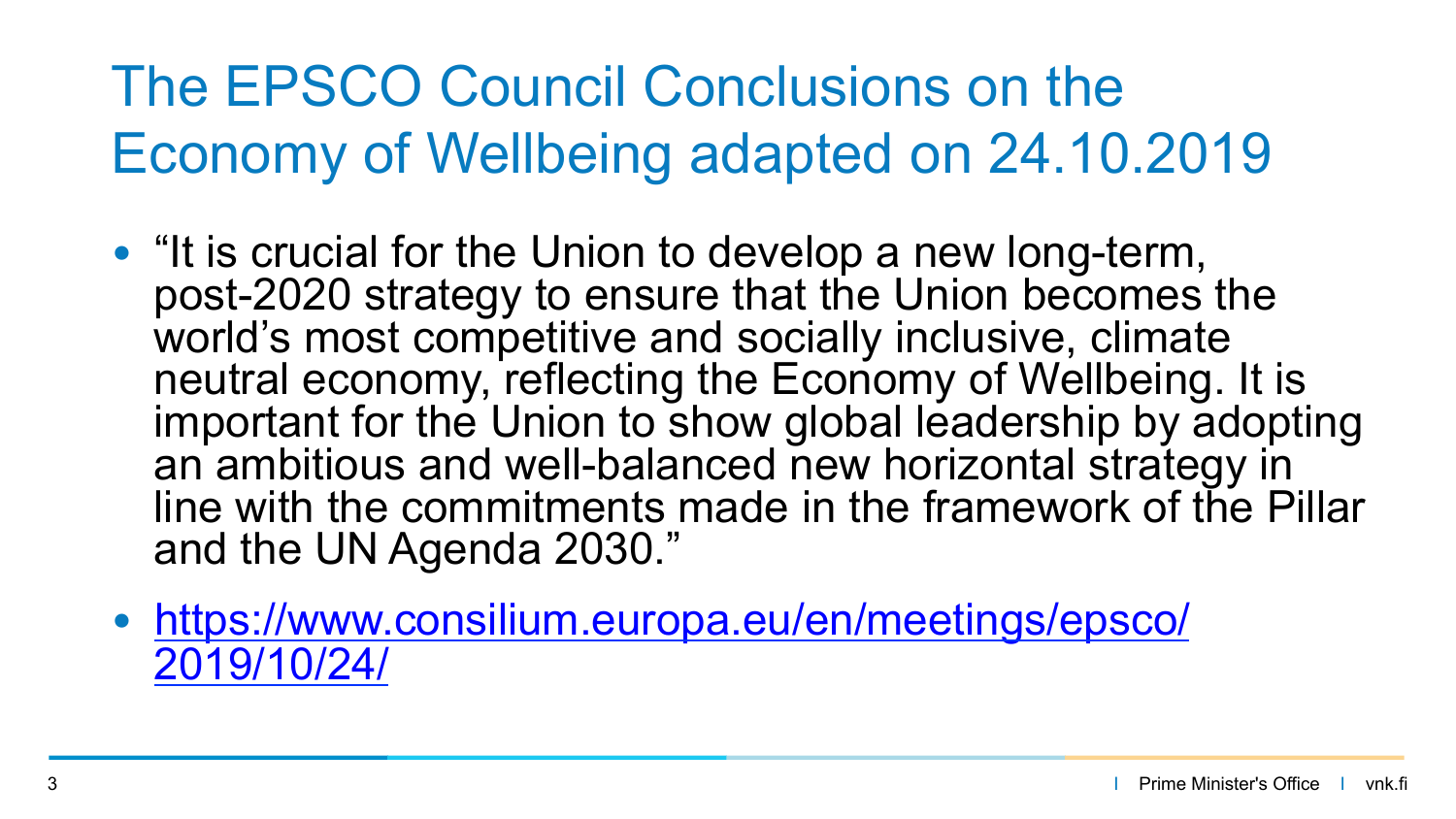# The virtuous cycle mutually reinforcing wellbeing and growth

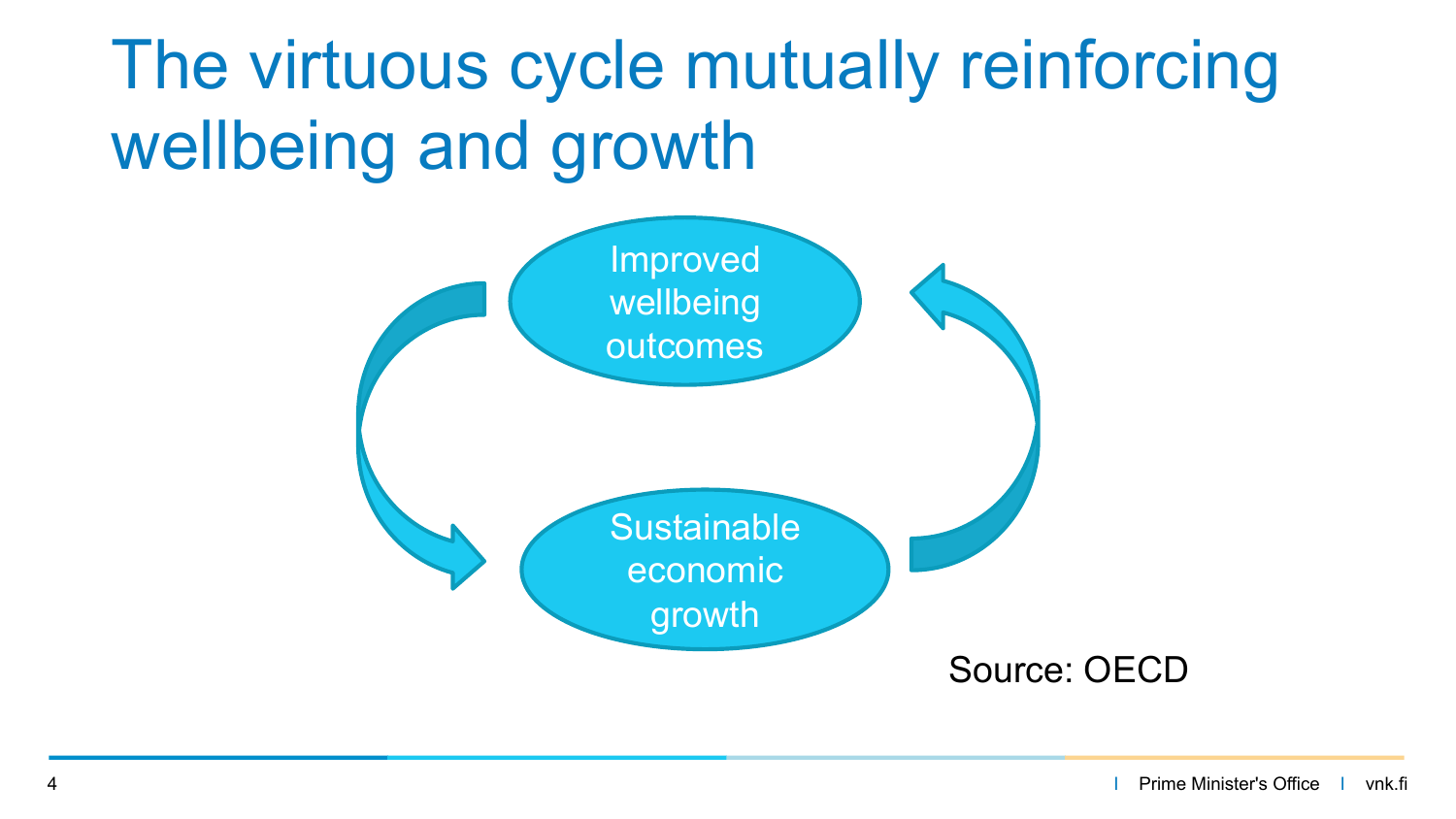#### Key channels for activating the virtuous cycle

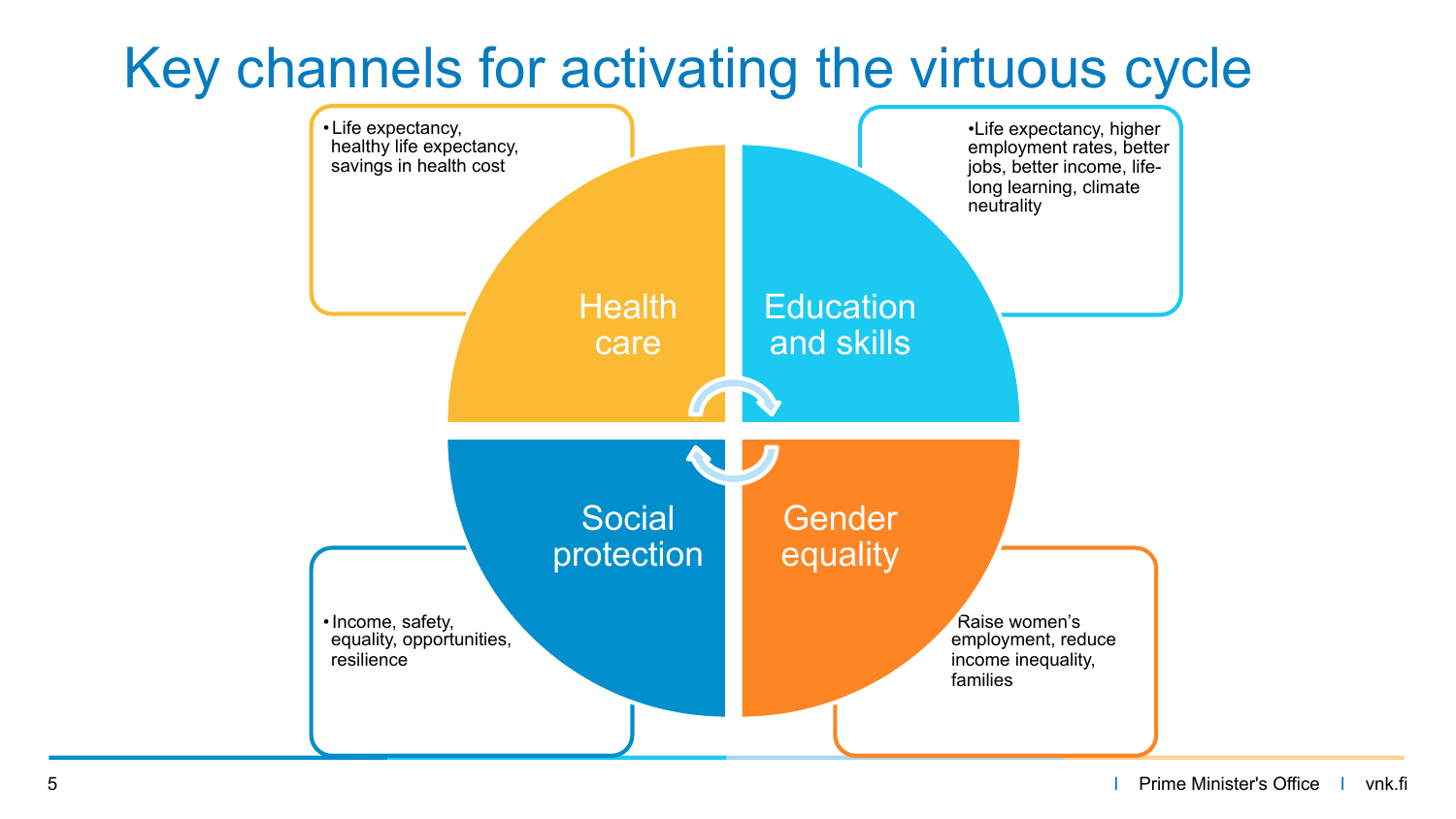#### Some reflections

- Is growth the ultimate goal? Definition of growth?
- What about ecological carrying capacity?
- Here and now: what about elsewhere and later?
- Four pillars is tempting: simplification or strategic?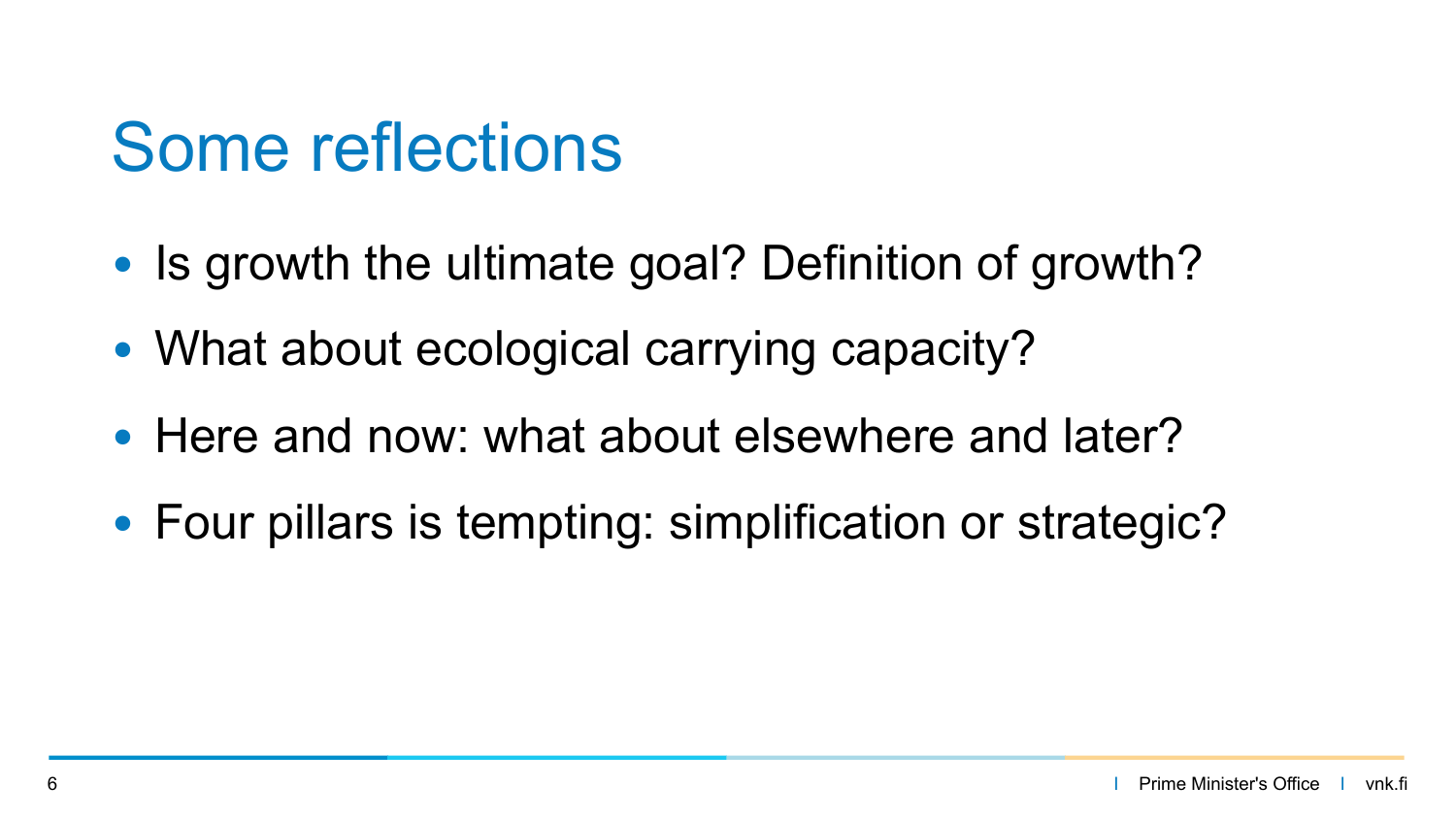### 1. Confusion or stronger together?

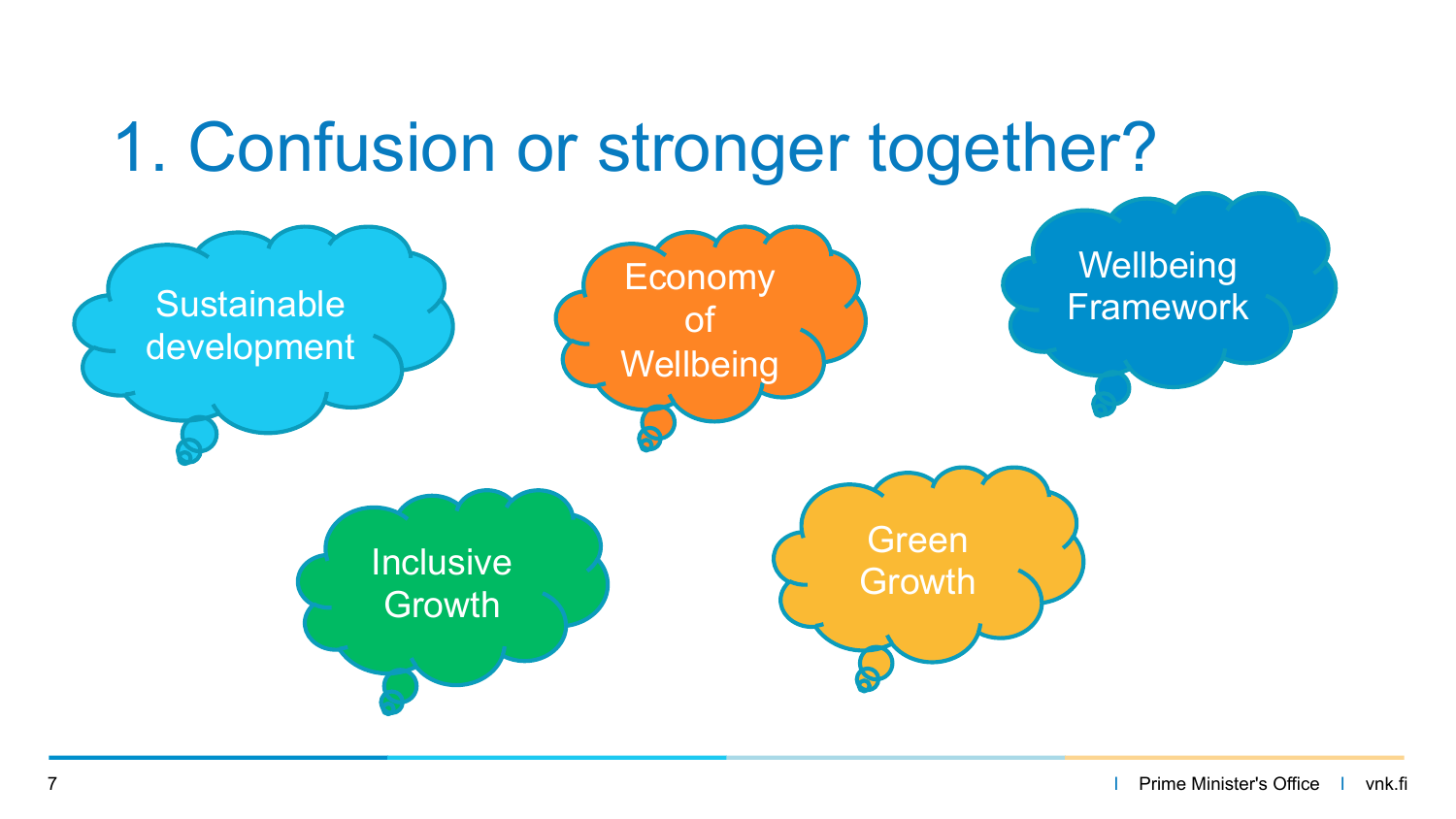# 2. Advancing SDGs through EoWB lens?

This is an example from OECD inclusive growth and SDGs

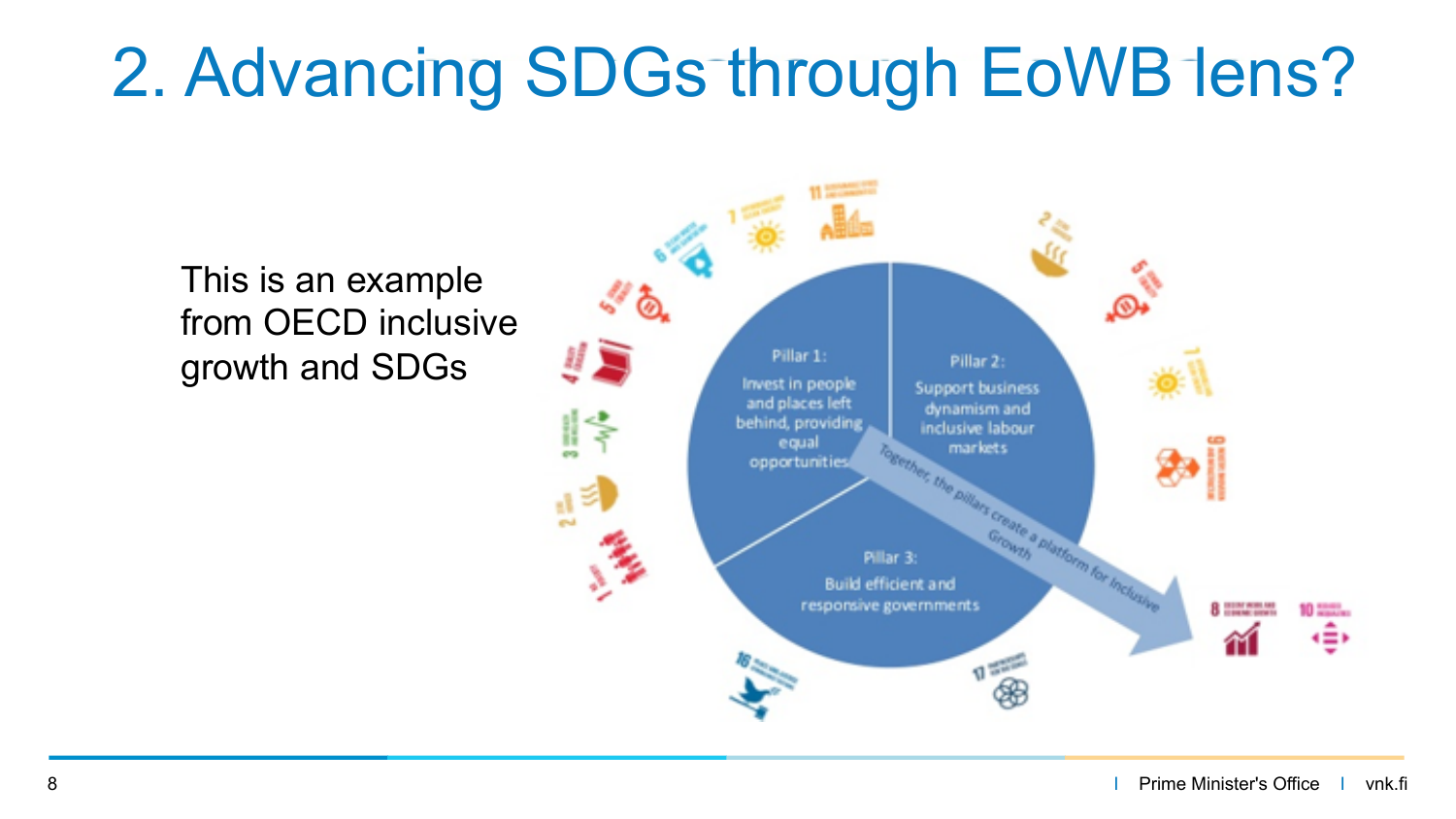# 3. Climate change through a wellbeing lens? Testing the four channels